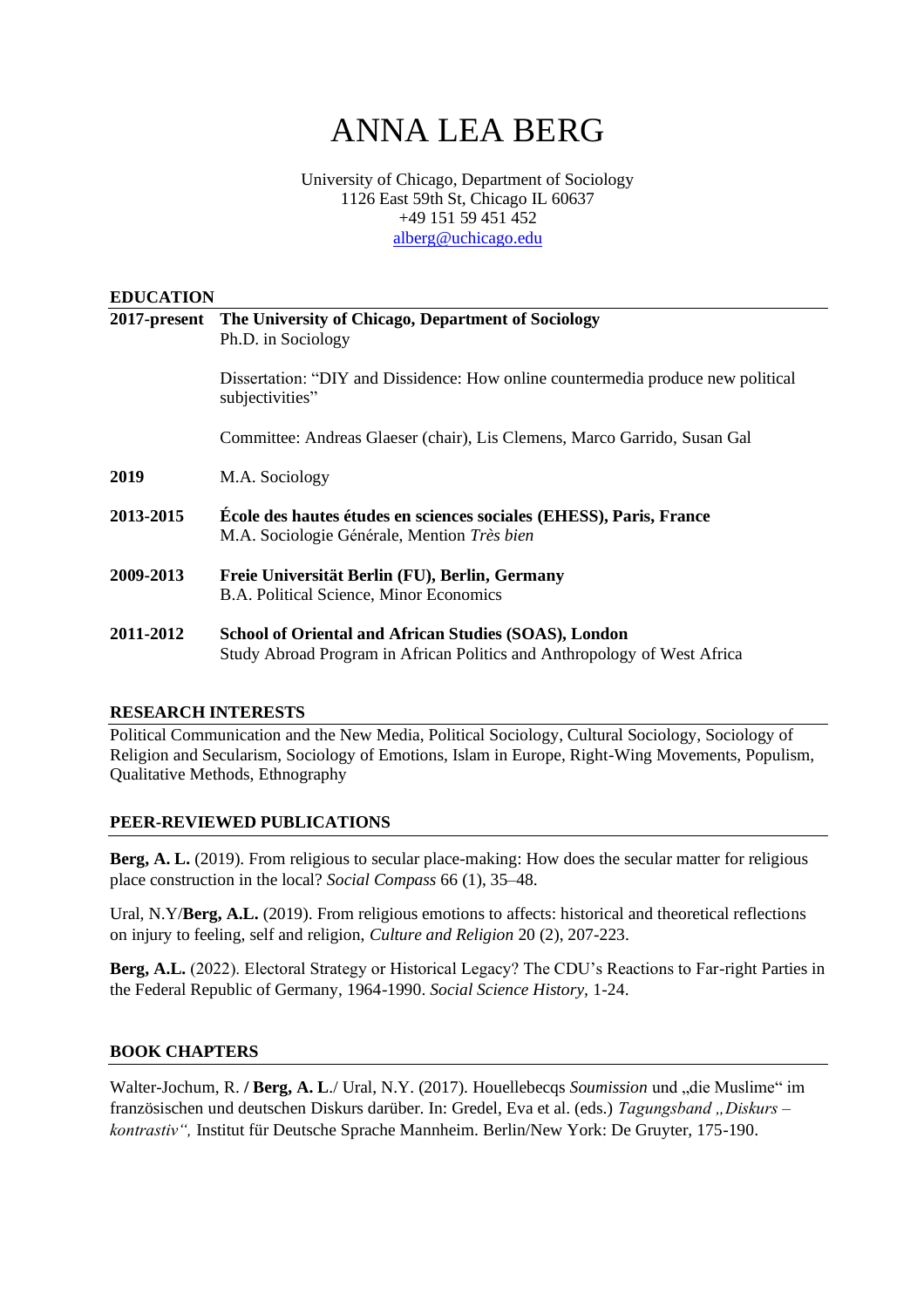**Berg, A.L**./Ural, N.Y. (2019). Feeling Freedom of Speech: secular affects in public debates after *Charlie Hebdo*. In: Scheve C.V. et al.(eds.) *Affect and Emotion in Multi-Religious Secular Societies.*  New York/London: Routledge, 228-244.

**Berg, A.L.**/Scheve, C.V./ Ural, N.Y./Walter-Jochum, R. (2019) Reading for Affect - A Methodological Proposal for Analyzing Affective Dynamics in Discourse. In: Kahl, Antje (ed) *Analyzing Affective Societies: Methods and Methodologies*. New York/London: Routledge, 45-62.

# **EDITED VOLUMES**

Scheve, C.V., **Berg A. L.,** Haken, M., Ural, N. Y. (Eds.) (2019). *Affect and Emotion in Multi-Religious Secular Societies*. New York/London: Routledge.

# **WORKS IN PROGRESS**

**Berg, A.L.,** "Becoming an 'Infosiast': Affective Contours of a New Political Subjectivity", accepted for submission at special issue at *Emotions and Society*

**Berg, A.L.**, "I Do My Own Research": Scientization as an Epistemological and Political Transition Strategy amongst COVID-19 Containment Measure Protestors"

**Berg, A.L.**, "Disentangling Media and Partisanship at the Extremes: "Infosiasm" as a New Political Subjectivity Undergirding Anti-Refugee and Anti-Containment Mobilizations in Germany"

# **FELLOWSHIP & GRANTS**

| 2022      | EHESS Exchange Scholarship Paris (\$12,000)                                                 |
|-----------|---------------------------------------------------------------------------------------------|
| 2021      | Lloyd and Susanne Rudolph Field Research Award Grant (\$5000)                               |
| 2021      | Charles Henderson Grant (\$3000)                                                            |
| 2021      | Council on Advanced Student Research Grant (\$5000)                                         |
| 2017-2018 | Stipend Supplement from the Neubauer Family Initiative for Graduate Education (\$<br>10,000 |
| 2013-2015 | Graduate Scholarship German Academic Exchange Service (DAAD), Study Abroad<br>France        |
| 2011-2012 | Scholarship German Academic Exchange Service (DAAD), Study Abroad UK                        |
| 2008      | Max-Weber Fellow, Studienstiftung des Deutschen Volkes, declined                            |

# **RESEARCH POSITIONS**

**Freie Universität Berlin, Interdisciplinary Research Center "Affective Societies", Berlin,** October 2015-May 2017

Research Associate: Project C04 "Religious Feelings and Rhetoric of Injury in the German Public Sphere", Department of Sociology/Department of Literary Studies

## **RESEARCH PRESENTATIONS**

"'I Do My Own Research': Scientization as an Epistemological and Political Transition Strategy amongst COVID-19 Containment Measure Protestors"

- International Conference for Europeanists, Council for European Studies, Lisbon, June 2022
- Digital Media Workshop, University of Chicago, January 2022
- Graduate Conference *The Great Mediation*, University of Chicago, May 2021